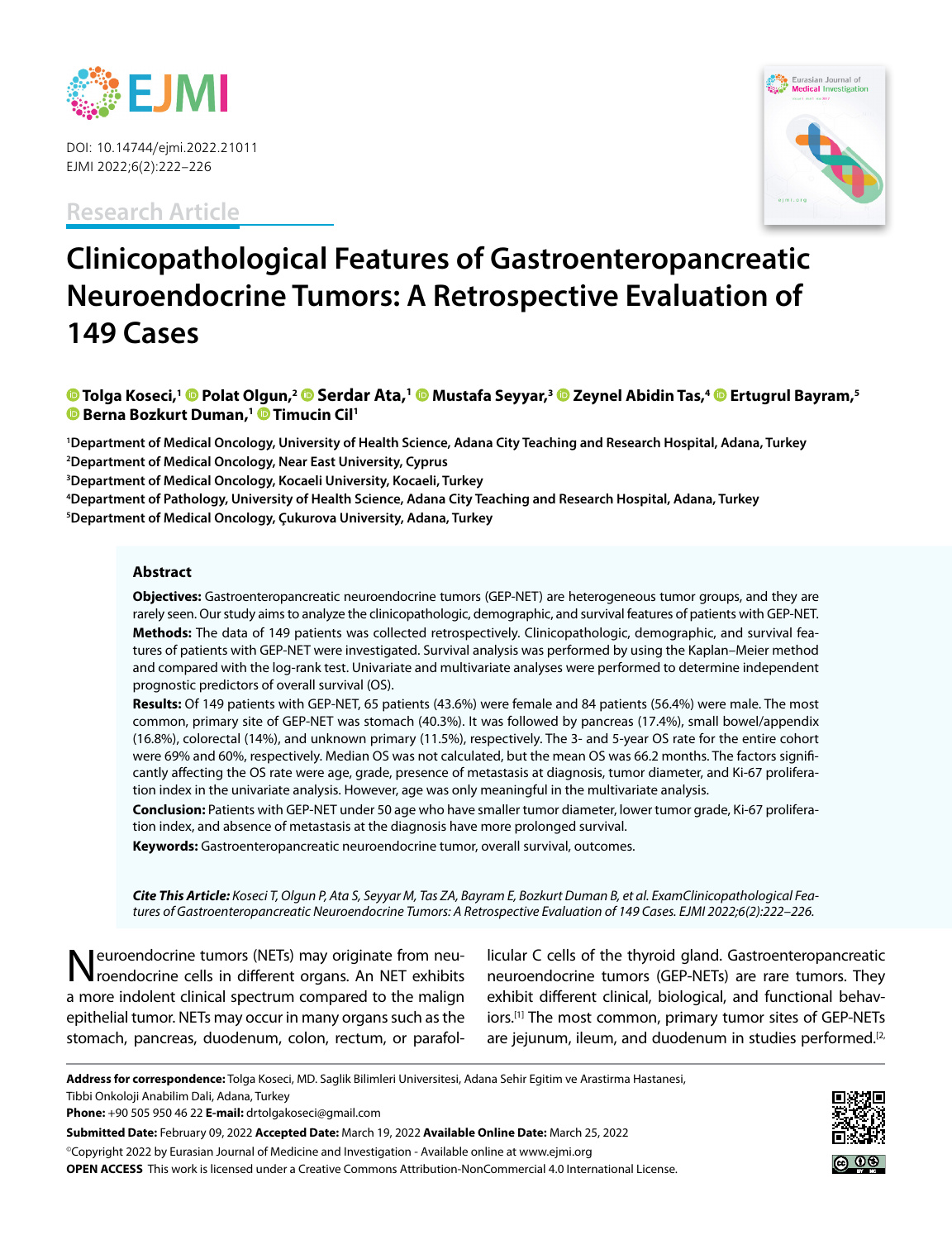<sup>3]</sup> GEP-NETs may present different clinical features according to primary tumor localization. It separates into three groups, including hindgut, midgut, and foregut, depending on embryological derivation.<sup>[4]</sup> Histological differentiation, grading, and staging of tumor tissue determine the method of treatment and prognosis of GEP-NETs.[5] According to World Health Organization (WHO) 2010 classification, GEP-NETs are classified into three groups: low grade or grade I (G1)—welldifferentiated tumors and/or Ki-67 index < 3%; intermediate grade or grade II (G2)—well-differentiated tumors and/or Ki-67 index 3%–20%, and high-grade or grade III (G3)—poorly differentiated tumors as neuroendocrine carcinomas with Ki-67 index  $> 20\%$ .<sup>[6]</sup> Management of the disease requires a multidisciplinary approach. Curative treatment for these patients is surgery, but most of the patients are already advanced at the diagnosis of the disease. In this study, we aimed to define the clinicopathologic, demographic, and survival features of patients with GEP-NETs.

#### **Methods**

A total of 149 patients who were diagnosed with GEP-NETs between January 2010 and January 2019 were included in this study. All patients were fully informed and approved by the ethics committee of the Adana City Training and Research Hospital. Demographic and clinicopathological data of the patients, including age, gender, tumor location, embryological origin, Ki-67 proliferation index, distant metastasis, and survival time were recorded. Tumor grading was determined by the Ki-67 proliferation index according to WHO histopathological classification.<sup>[7]</sup> In all cases, immunohistochemistry for synaptophysin, chromogranin, and Ki-67 was performed in Adana City Training and Research Hospital Department of Pathology.

## **Results**

One hundred and forty-nine patients were included in this study, where 65 patients (43.6%) were female and 84 patients (56.4%) were male. The median age of the patients was 57.0. The most common primary site was stomach (40.3%), followed by pancreas (17.4%), small bowel/appendix (16.8%), colorectal (14%), and unknown primary (11.5%), respectively. When GEP-NETs were classified depending on the embryological origin, GEP-NETs were derived from the foregut in 88 patients (66.6%), from the midgut in 23 patients (17.4%), and from the hindgut in 21 patients (16.0%). G1, G2, and G3 tumors were found in 92 (61.8%), 28 (18.8%), and 29 (19.4%) patients, respectively. Ki-67 index  $\leq$  2% was detected in 84 (60.8%) patients, between 3% and 20% in 33 (23.9%) patients, and >20% in 21 (15.3%) patients. However, the Ki-67 index was not detected in 11 (7.3%) of the patients.

Distant metastasis was detected in the 53 patients (35.6%), and it was not detected in 96 patients (64.4%) at diagnosis. When the tumor diameter of the patients was examined, tumor diameters of 50 patients (47.6%) were <2 cm, for 20 patients (19.0%) were 2–4 cm, and for 35 patients (33.4%) were >4 cm. Characteristic features of the patients with GEP-NET were summarized in Table 1.

Median follow-up time was 24.1 months, and 1-, 3-, and 5-year OS rates were 87%, 69%, and 60%, respectively. From the total of 149 patients, 47 patients died. As median OS had not been reached for the patients, mean OS was calculated, and it was 66.2 months in our study. Univariate analysis was performed by age subgroup, gender, primary tumor site, embryological origin, tumor grading, Ki-67 pro-

**Tablo 1.** Demographic, clinicaland survival features of the patients

|                                        | <b>Total</b> | %    | <b>Exitus</b> | P log rank for OS |
|----------------------------------------|--------------|------|---------------|-------------------|
|                                        | $(n=149)$    |      | $(n=42)$      |                   |
| Sex                                    |              |      |               |                   |
| Female                                 | 65           | 43.6 | 17            | 0.367             |
| Male                                   | 84           | 56.4 | 25            |                   |
| Age                                    |              |      |               |                   |
| $50$                                   | 51           | 34.2 | 3             | < 0.001           |
| $\geq 50$                              | 98           | 65.8 | 39            |                   |
| Primary tumor site                     |              |      |               |                   |
| Colorectal                             | 21           | 14   | 8             | 0.005             |
| Pancreas                               | 26           | 17.4 | 10            |                   |
| Small bowel/appendix                   | 25           | 16.8 | 3             |                   |
| Stomach                                | 60           | 40.3 | 12            |                   |
| Primary unknown                        | 17           | 11.5 | 9             |                   |
| Embryological origin <sup>a</sup>      |              |      |               |                   |
| Foregut                                | 88           | 66.6 | 22            | 0.135             |
| Midgut                                 | 23           | 17.4 | 3             |                   |
| Hindgut                                | 21           | 16.0 | 8             |                   |
| Tumor grading                          |              |      |               |                   |
| ı                                      | 92           | 61.8 | 8             | < 0.001           |
| $\mathbf{I}$                           | 28           | 18.8 | 13            |                   |
| III                                    | 29           | 19.4 | 21            |                   |
| Ki-67 proliferation index <sup>b</sup> |              |      |               |                   |
| $≤2\%$                                 | 84           | 60.8 | 10            | < 0.001           |
| 3-20%                                  | 33           | 23.9 | 9             |                   |
| >20%                                   | 21           | 15.3 | 23            |                   |
| <b>Distant metastasis</b>              |              |      |               |                   |
| Absent                                 | 96           | 64.4 | 11            | < 0.001           |
| Present                                | 53           | 35.6 | 31            |                   |
| Tumor diameter <sup>c</sup>            |              |      |               |                   |
| $<$ 2 cm                               | 50           | 47.6 | 9             | 0.001             |
| 2-4 cm                                 | 20           | 19.0 | 5             |                   |
| $>4$ cm                                | 35           | 33.4 | 16            |                   |

<sup>a</sup> Avaliable in 132 patients; <sup>b</sup> Avaliable in 138 patients; <sup>c</sup> Avaliable in 105 patients.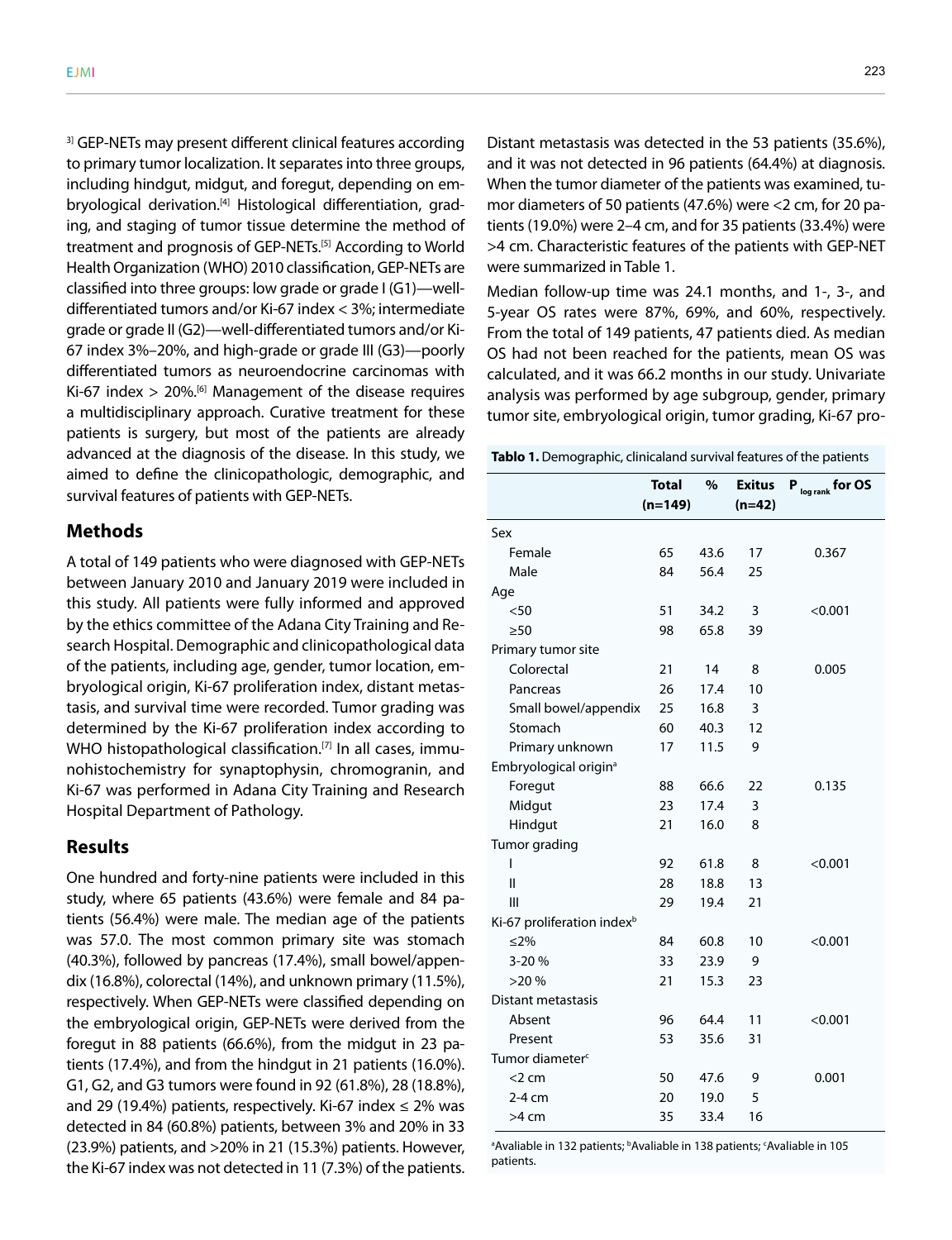liferation index, tumor diameter, and presence of metastasis at diagnosis to identify prognostic factors for survival. Age subgroup (p=0.001), tumor grading (p<0.001), Ki-67 proliferation index (p<0.001), tumor diameter (0.001), and presence of metastasis (p<0.001) were found to be significantly related to OS. Multivariate analyses were performed to parameters that were significantly found in the univariate analysis. In multivariate analysis, only age subgroup was detected as a meaningful variable for predicting OS (HR = 8.1, 95% CI =  $1.0 - 65.0$ , p=0.04). Univariate and multivariate analyses of factors for predicting OS are summarized in Table 2 and survival curves are shown in Figure 1.

## **Statistical Analysis**

The Chi-squared or Fisher's exact tests were performed to analyze the association between the clinicopathological parameters. The Kaplan–Meier curves and the log-rank test were used to analyze the association between patient-related clinical parameters and survival time. OS was defined as death occurring after being diagnosed with GEP-NETs. If the patients were still alive at the last clinical evaluation, their data were censored. Univariate analyses of the clinicopathological factors were performed using a Cox proportional hazards model to obtain the hazard ratios (HRs) and 95% confidence interval (CI) values. All analyses were performed using the SPSS software (version 18). P<0.05 was considered to be statistically significant.

## **Discussion**

In this study, the clinicopathological features of the 149 patients with GEP-NETs were collected and demonstrated. GEP-NETs are heterogeneous tumors that may originate anywhere in the gastrointestinal tract. It is separated into two groups, depending on localization of the tumors: pancreatic NET and gastrointestinal NET.<sup>[8]</sup> The most common localizations of these tumors are small bowel and appendix, as shown in studies.<sup>[9]</sup> The most common tumor site

was small bowel in the US Surveillance Epidemiology and End Results (SEER) analysis.<sup>[10]</sup> Stomach, pancreas, and rectum were the most common in a study performed by Fang et al.<sup>[11]</sup> In our research, the most common tumor localization was the stomach. In the light of these studies, tumor localization may change from center to center.[12]

Patients characteristically present with GEP-NETs at age 50–60.[13] The mean age of patients covered in this study was 57.0. According to the SEER database, 53% of patients with NETs present with localized disease, 20% have locoregional disease, and 27% have distant metastases at the time of diagnosis.<sup>[14]</sup> Metastatic disease was found in 24.8% of patients in the study performed by Zhang et al.[15] In another study done by Fang et al., the metastatic disease rate was 21.8% at the time of diagnosis.[11] In our study, 35.6% of patients had distant metastasis, whereas 64.4% of patients had localized disease.

Most of the patients were male in a study performed by Uppin et al.<sup>[16]</sup> In a study conducted by Sedef et al., 56% of patients were male and 44% were female.<sup>[17]</sup> Moreover, Dogan et al. reported the occurrence of GEP-NET in 53% females and 47% males.[18] Our study included 56.4% males and 43.6% females. There was no significant difference in tumor localization on the basis of gender.

Our study could not calculate the median OS, but we obtained the mean OS as 66.2 months. The 5-year survival rate was 60% in our study; 72.8% in the study by Fang et al., and 50% in SEER registries from the United States.<sup>[3]</sup> In different studies performed in Europe, the 5-year survival rate was found between 75% and 79%.[2, 5,19] Our results showed that the patients who had a G1 tumor, low Ki-67 proliferation index, absence of metastasis, smaller tumor, and age less than 50 years had more prolonged survival. Age subgroup, tumor grading, Ki-67 proliferation index, distant metastasis status, and tumor diameter were the statistically significant parameters for prognostic factors in the univariate analysis that was performed in our study. But

**Tablo 2.** Univariate and multivariate analyses of factors for predicting overall survival

|                           | <b>Univariate</b>   |         | <b>Multivariate</b>      |                          |  |
|---------------------------|---------------------|---------|--------------------------|--------------------------|--|
|                           | <b>Hazard ratio</b> | p       | <b>Hazard ratio</b>      | p                        |  |
| Age subgroup              | $7.6(2.3-24.7)$     | 0.001   | $8.1(1.0-65.0)$          | 0.04                     |  |
| Gender                    | $0.75(0.4-1.3)$     | 0.368   | $\overline{\phantom{0}}$ | $\overline{\phantom{0}}$ |  |
| Primary tumor site        | $0.96(0.74-1.2)$    | 0.75    | $\overline{\phantom{a}}$ |                          |  |
| Embryological origin      | $1.1(0.7-1.7)$      | 0.54    |                          |                          |  |
| Tumor grading             | $3.9(2.6-5.7)$      | < 0.001 | $2.2(0.6-8.1)$           | 0.22                     |  |
| Ki-67 proliferation index | $3.8(2.6-5.7)$      | < 0.001 | $1.3(0.4-4.6)$           | 0.60                     |  |
| Distant metastasis        | $0.1(0.06-0.26)$    | < 0.001 | $2.1(0.8-5.3)$           | 0.11                     |  |
| Tumor diameter            | $2.0(1.3-3.0)$      | 0.001   | $1.1(0.7-1.9)$           | 0.53                     |  |
|                           |                     |         |                          |                          |  |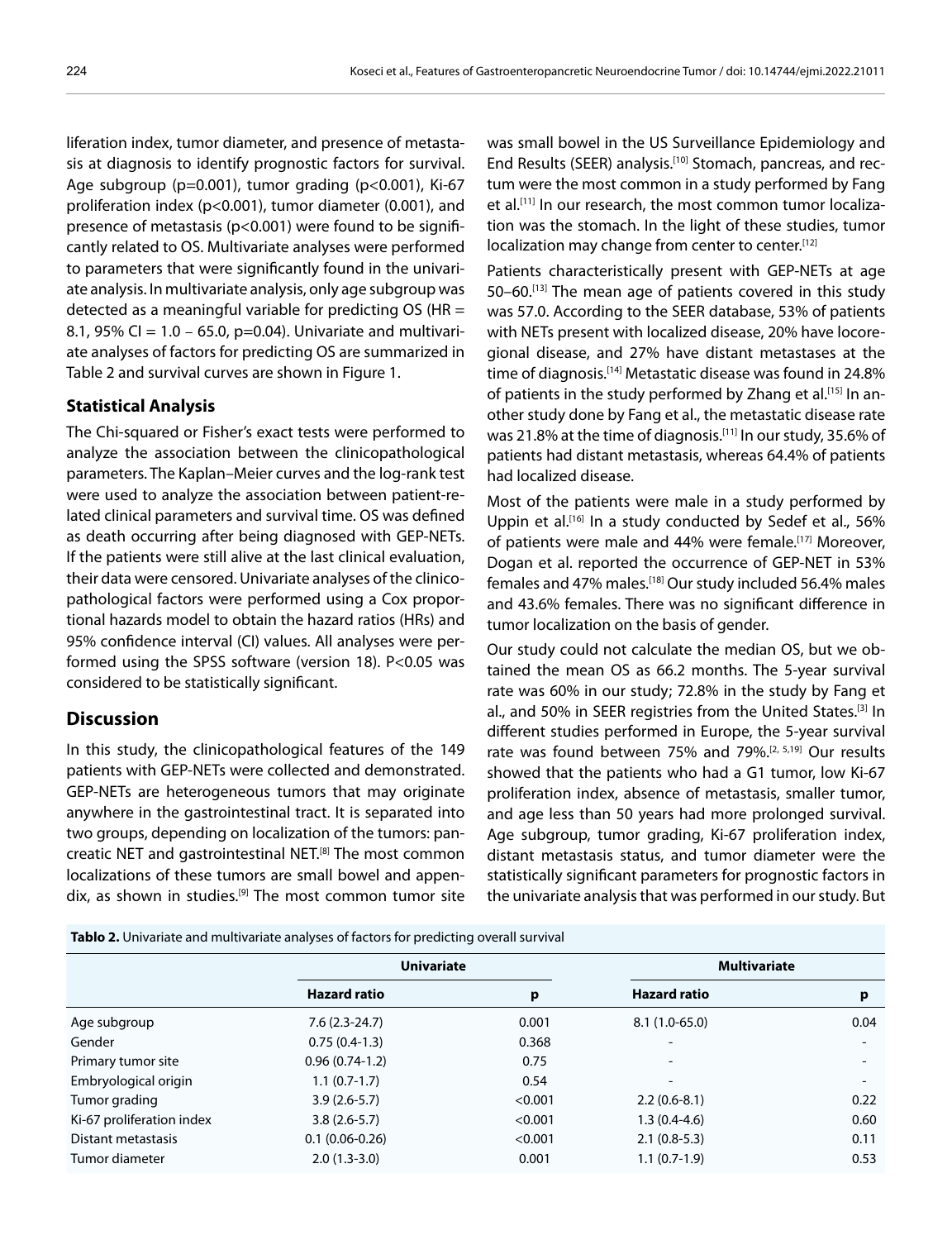

**Figure 1.** Overall survival **(a)**, overall survival by grade **(b)**, overall survival by Ki-67 proliferation index **(c)**, overall survival by age subgroup **(d)**, overall survival by tumor diameter **(e)**, overall survival by embiyological origin **(f)**, overall survival by tumor diameter

*Abbreviation: GEP NET; gastroenteropancreatic neuroendocrine tumor.*

gender was not detected as a prognostic factor. That gender was not a predictive factor was shown in different studies that were published in the literature. Age subgroup was detected meaningful only in the multivariate analysis.<sup>[5,20]</sup> Tumor stage and presence of metastasis were among the factors affecting the OS in the study of Modlin et al.<sup>[9]</sup> The presence of metastasis, grade, and age have been among the factors that affect the OS in a study by Fang et al.<sup>[11]</sup> Another study performed by Yildiz et al. included 86 patients with GEP-NET; the significantly related factors to OS were the number of lymph nodes, multifocality, metastases, and stage, however, no independent variable was detected in multivariate analysis.[21] In another study that included 128 patients, performed by Telli et al., grade and metastatic presentation were the independent predictors for survival in multivariate analysis.[22]